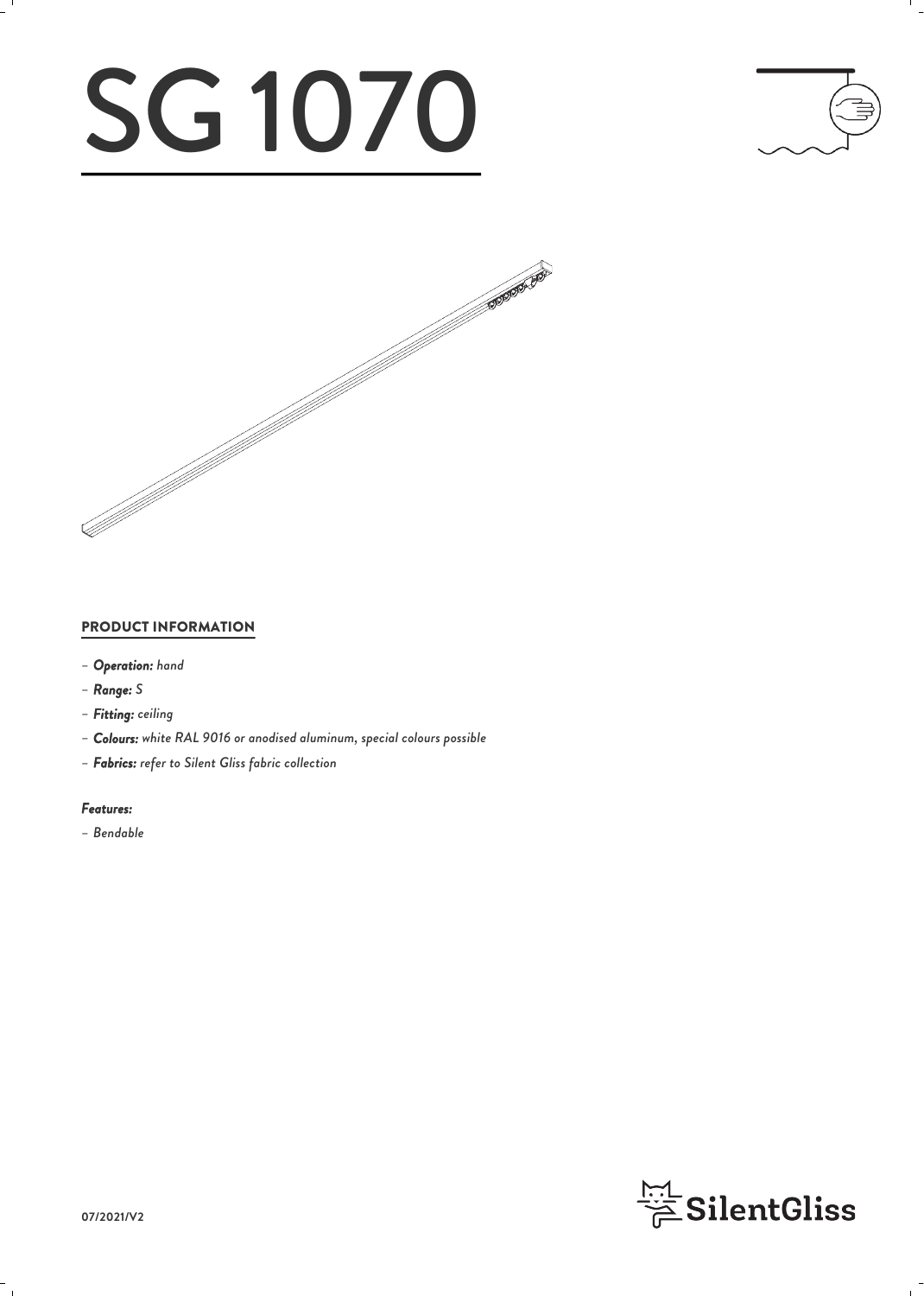## SYSTEM SPECIFICATIONS



*EN*

### **C. SPECIFICATION** EN

*Silent Gliss SG 1070 Hand Drawn Curtain Track System. Comprises aluminium profile SG1071 supplied made to measure in silver anodised or white powder coated, alternatively a specified RAL colour. SG 3533 at 14/m and 2 end covers SG 1072/* TEXT *end stops SG 3070 per length. Top fixed with brackets SG 3060 at max. 300 mm centres.*

*SV Silent Gliss SG 1070 handdragssystem. Består av aluminiumprofil SG 1071 i specificerad längd i vitlack, alu natur eller angiven RAL färg. 14 st SG 3533 glid per meter, 2 st SG 1072 ändskydd samt 2 st SG 3070 vridstopp per system. Takmonteras med fäste SG 3060 c/c 300 mm.*

### *NO*

*Silent Gliss SG 1070 manuell gardinskinne. Består av aluminiumprofil SG 1071 i spesifisert lengde, standard i hvitlakkert eller alu natur. Kan også leveres i spesifisert RAL farge. 14 stk SG 3533 glidere pr meter, 2 stk SG 1072 endestykker samt 2 stk SG 3070 vristopp pr system. Takmonteres med feste SG 3060 c/c 300 mm.*

### *DA*

*Silent Gliss SG 1070 håndtrukket gardinskinnesystem. Består af en aluminiumprofil SG1071 i ønsket længde, sølvanodiseret eller hvid pulverlakering, alternativt en specificeret RAL-farve. 14 stk. SG 3533 glidere pr. m og 2 stk. endelåg SG 1072 samt 2 stk. SG 3070 endestop pr. længde. Loftmonteres med beslagene SG 3060 med højst 300 mm afstand.*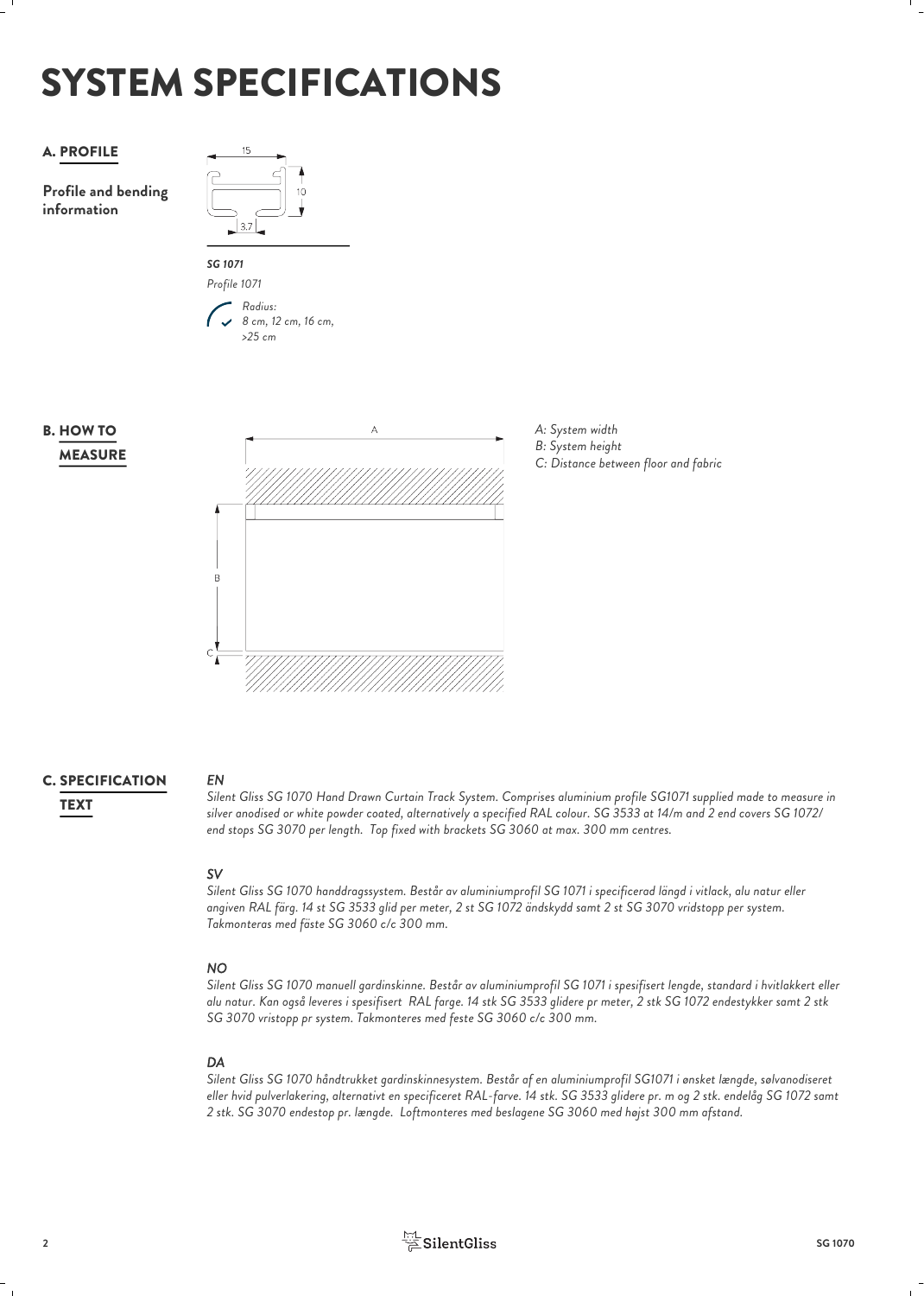### FITTING

### INFORMATION **A. FITTING**

*For detailed fitting information, visit the Silent Gliss* FITTING *website.*

**Fixing points**

| 100<br>$\rightarrow \rightarrow \rightarrow$ | max. 300 | ►•- | max. 300 | nc |
|----------------------------------------------|----------|-----|----------|----|
|                                              |          |     |          |    |
|                                              |          |     |          |    |

#### B. CEILING FITTING

**Clamp SG 3060**





*SG 3060 Clamp*

### GENERAL NOTES

#### *Dimensions*

- *– Measurements are in mm except where indicated.*
- *– Max. kg relates to fabric incl. accessories.*
- *– Stack size depends on curtain make-up and fabric thickness.*
- *– Distance between gliders max. 80 mm / distance between rollers max. 100 mm.*
- *– Recommended distance floor / fabric: 20 mm.*
- *– In order to determine system height (B), the smallest room height must be taken into account.*

#### *Fitting*

- *– Installation by qualified fitter only.*
- *– Number of brackets and fitting positions / fixing points vary depending on fitting surface, system weight, fabric make-up, screw / fixing type and obstacles.*
- *– Qualified fitter must use appropriate screws / fixings for each situation.*
- *– Profile lip if applicable to be installed to room side.*

### *Child Safety*

- *– All relevant Silent Gliss systems correspond to child safety EN 13120.*
- *– All parties involved must comply with EN 13120.*

### **SG 1070 3**